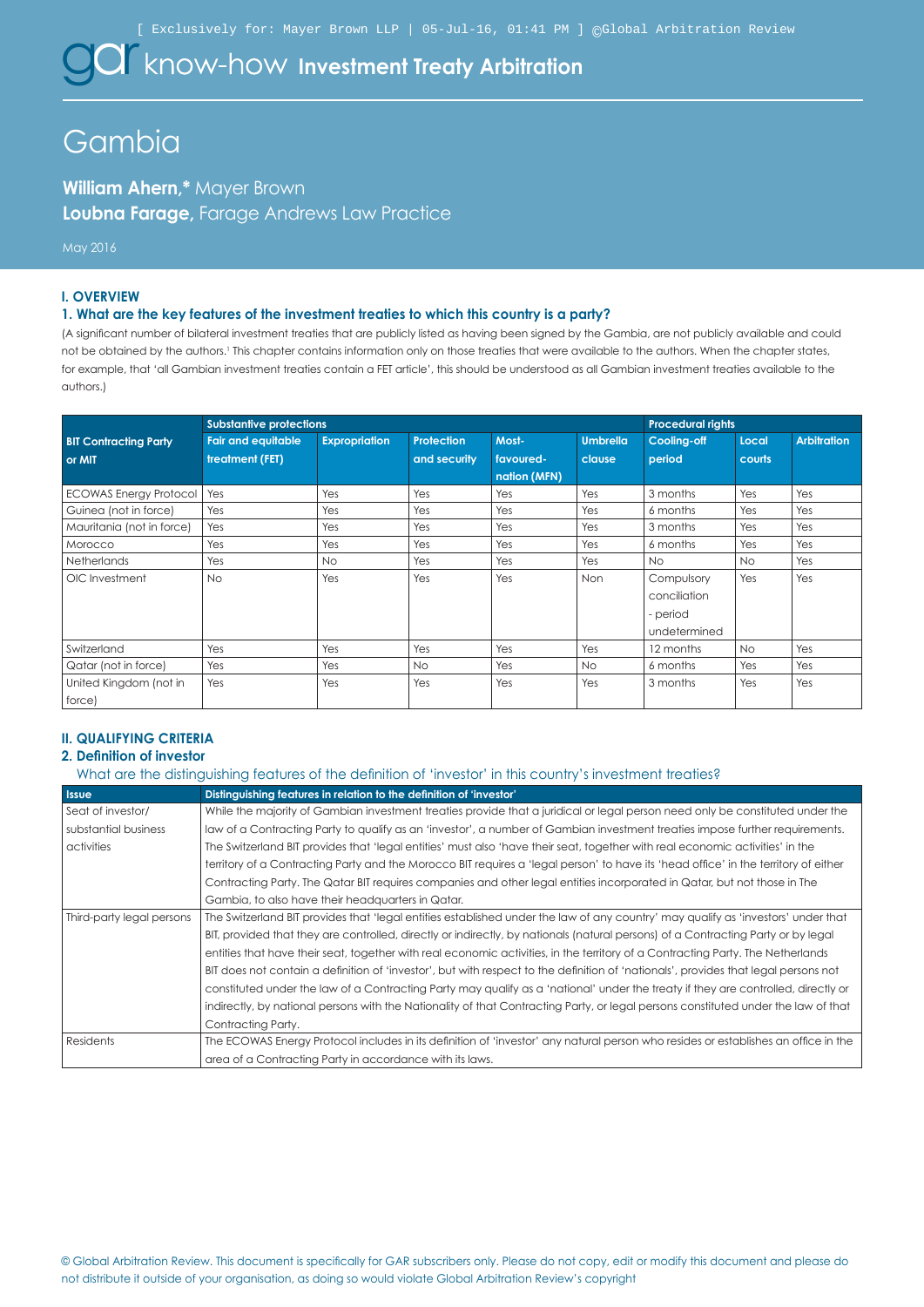# **3. Definition of investment**

|                            | What are the distinguishing features of the definition of 'investment' in this country's investment treaties?                        |
|----------------------------|--------------------------------------------------------------------------------------------------------------------------------------|
| <b>Issue</b>               | Distinguishing features in relation to the concept of 'investment'                                                                   |
| Eligible assets            | The majority of Gambian investment treaties contain the typically broad formulation of 'every kind of asset' to qualify an           |
|                            | 'investment'. The Guinea BIT adds that these assets must be 'invested in connection with economic activities.' The multilateral      |
|                            | Organisation of the Islamic Conference Treaty, to which The Gambia is a party, defines 'investment' as 'the employment               |
|                            | of capital.' 'Capital' is defined separately, and very broadly, as all assets, 'including everything that can be evaluated in        |
|                            | monetary terms.' The definition also states that this extends to everything pertaining to such assets including, inter alia, profits |
|                            | accruing from such assets, undivided shares and intangible rights.                                                                   |
| Indirect control of assets | Only one investment treaty to which The Gambia is a party, the ECOWAS Energy Protocol, includes in its definition of                 |
|                            | 'investment' assets owned or controlled directly or indirectly by an investor.                                                       |
| Commencement of            | While all of The Gambian investment treaties (save for the Organisation of the Islamic Conference Treaty, which is silent on         |
| treaty protection          | rationae temporis) expressly provide for protection of investments made prior to the entry into force of those agreements, the       |
|                            | Guinea and Mauritania BITs, and the ECOWAS Energy Protocol, state that those treaties do not apply to disputes that have             |
|                            | arisen prior to their entry into force.                                                                                              |
| Admission/compliance       | The Mauritania BIT limits the term 'investment' to those 'admitted' in the territories of the parties in accordance with the         |
| with national law          | relevant laws, regulations and administrative practices, while the Guinea, Morocco and Qatar BITs also provide that protected        |
|                            | 'investments' are those invested in accordance with national laws and regulations.                                                   |

# **III. SUBSTANTIVE PROTECTIONS**

# **4. Fair and equitable treatment**

What are the distinguishing features of the fair and equitable treatment standard in this country's investment treaties?

| Sissue                  | Distinguishing features of the fair and equitable treatment standard                                                            |
|-------------------------|---------------------------------------------------------------------------------------------------------------------------------|
| Formulations of the FET | While the majority of Gambian investment treaties provide no more than that the parties must accord fair and equitable          |
| standard                | treatment, two treaties do contain further particularities. The Guinea and Morocco BITs both link FET to most-favoured-nation   |
|                         | treatment (the references to FET in the Guinea BIT are found within that treaty's MFN article). These treaties provide that the |
|                         | parties must accord FET that is not less favourable than that which is accorded to investors of any third State.                |

## **5. Expropriation**

| What are the distinguishing features of the protection against expropriation standard in this country's investment treaties? |                                                                                                                                  |  |
|------------------------------------------------------------------------------------------------------------------------------|----------------------------------------------------------------------------------------------------------------------------------|--|
| <b>Issue</b>                                                                                                                 | Distinguishing features of the 'expropriation' standard                                                                          |  |
| Indirect expropriation                                                                                                       | A number of Gambian investment treaties, both bilateral (Switzerland, Qatar and the Netherlands BITs) and multilateral (the      |  |
|                                                                                                                              | Organisation of the Islamic Conference Treaty) explicitly provide protection against indirect expropriation.                     |  |
| Expropriation in                                                                                                             | While the majority of Gambian investment treaties provide that any expropriation must be carried out 'in accordance with' or     |  |
| accordance                                                                                                                   | 'under' due process of law, the Qatar BIT does not contain any such requirement. The Organisation of the Islamic Conference      |  |
| with the 'due process                                                                                                        | Treaty provides that it is 'permissible' to expropriate when, inter alia, such expropriation has been carried out 'in accordance |  |
| of law'                                                                                                                      | with the law' (as opposed to 'in accordance with the due process of law).                                                        |  |

## **6. National treatment/most-favoured-nation treatment**

# What are the distinguishing features of the national treatment/most favoured nation treatment standard in this country's investment treaties?

| <b>Issue</b>             | Distinguishing features of the 'national treatment' and/or 'most favoured nation' standard                                      |
|--------------------------|---------------------------------------------------------------------------------------------------------------------------------|
| Exceptions to MFN        | All Gambian investment treaties contain exceptions to MFN obligations under those treaties with respect to privileges           |
| treatment                | accorded pursuant to customs unions, free trade areas, monetary unions and other similar international agreements. With         |
|                          | the exception of the Switzerland BIT, such exceptions also apply to international tax agreements. While some treaties provide   |
|                          | that the exception applies to international tax agreements generally (see the UK, Qatar and Morocco BITs), others specify the   |
|                          | type of taxation agreement that is exempt. The Netherlands BIT provides that advantages accorded under double taxation          |
|                          | agreements are not covered by the MFN article, while the Organisation of the Islamic Conference Treaty provides that the        |
|                          | MFN obligation does not extend to privileges provided pursuant to 'mutual tax exemption arrangements.'                          |
| Scope of national and    | The majority of Gambian treaties afford national and MFN treatment to 'investments' and 'returns' from such investments         |
| MFN treatment            | (the Mauritania and Morocco BITs do not, however, stipulate 'returns' as being covered by the national treatment and            |
|                          | MFN clause). The UK, Morocco and Guinea BITs also provide that the national and MFN treatment protections apply to the          |
|                          | 'management, maintenance, use, enjoyment or disposal of their investments.' The Netherlands BIT specifically provides that,     |
|                          | in addition to applying generally, the national and MFN treatment obligation extends to taxes, fees, charges and to fiscal      |
|                          | deductions and exemptions for investors engaged in economic activity.                                                           |
| Scope of national and    | The Switzerland BIT provides that the parties shall ensure fair and equitable treatment to investors and their investments and  |
| MFN treatment restricted | that 'this treatment' shall be no less favourable than that afforded to national investors and investors of the MFN. This could |
| to FET                   | therefore be construed as limiting the obligation to provide MFN treatment to one to provide FET no less favourable than FET    |
|                          | provided to investors of the MFN.                                                                                               |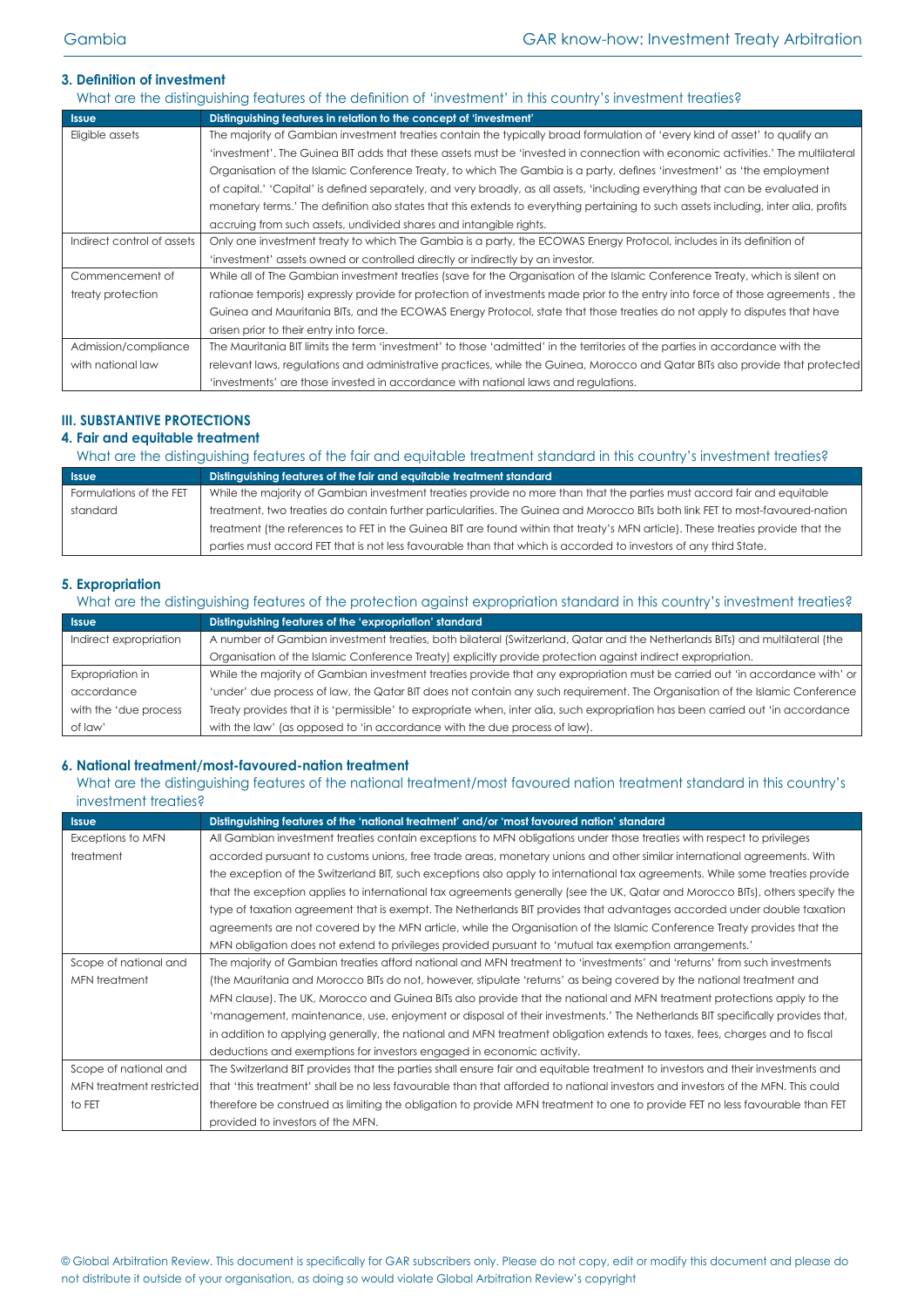## **7. Protection and security**

What are the distinguishing features of the obligation to provide protection and security to qualifying investments in this country's investment treaties?

| <b>Issue</b>        | Distinguishing features of the 'protection and security' standard                                                                  |
|---------------------|------------------------------------------------------------------------------------------------------------------------------------|
| Formulations of the | All except for two of The Gambian investment treaties (Qatar and Switzerland BITs) contain the obligation to provide               |
| standard            | protection and security. The majority of those treaties contain the common formulation of the standard whereby the                 |
|                     | obligation is one to provide 'full protection and security.' The Organisation of the Islamic Conference Treaty, however,           |
|                     | provides that the obligation is one to provide 'adequate' protection and security, the Netherlands BIT provides for full           |
|                     | 'physical' protection and security (thereby potentially limiting claims to those relating to physical rather than legal protection |
|                     | and security), and the ECOWAS Energy Protocol provides for the 'most constant' protection and security.                            |

## **8. Umbrella clause**

| What are the distinguishing features of the umbrella clauses contained within this country's investment treaties? |                                                                                                                               |  |
|-------------------------------------------------------------------------------------------------------------------|-------------------------------------------------------------------------------------------------------------------------------|--|
| Issue                                                                                                             | Distinguishing features of any 'umbrella clause'                                                                              |  |
| Formulations of the                                                                                               | All except four of The Gambia's investment treaties (the Guinea, Switzerland and Qatar BITs and the Organisation of the       |  |
| standard                                                                                                          | Islamic Conference Treaty) contain umbrella clauses. For those treaties that do contain umbrella clauses, the wording is very |  |
|                                                                                                                   | consistent, obliging parties to observe any obligation it may have entered into regarding an investor and its investment.     |  |

## **9. Other substantive protections**

What are the other most important substantive rights provided to qualifying investors in this country's investment treaties?

| <b>Issue</b>                | Other substantive protections                                                                                                     |
|-----------------------------|-----------------------------------------------------------------------------------------------------------------------------------|
| Armed conflict/civil strife | All of The Gambia's investment treaties, save for the Organisation of the Islamic Conference Treaty, contain compensation for     |
|                             | losses provisions. These provisions provide that compensation or restitution awarded to investors due to armed conflict or civil  |
|                             | strife will be just as favourable as that awarded to nationals of the host State or of nationals of the MFN.                      |
| Free transfer of            | All Gambian investment treaties contain a provision requiring the Contracting Parties to permit the free transfer of payment      |
| payments                    | sand returns relating to investments. The free transfer provisions in the majority of these treaties (though not the Netherlands, |
|                             | UK, Switzerland and Qatar BITs) are subject to the laws and regulations in force in the territories of the Contracting Party. The |
|                             | Morocco BIT provides that the guarantee of free transfer only operates after the payment of tax.                                  |
| Non-impairment by           | All Gambian investment treaties, save for the Qatar BIT and the Organisation of the Islamic Conference Treaty, contain a          |
| unreasonable or             | provision prohibiting Contracting Parties from impairing, by unreasonable or discriminatory measures, the management,             |
| discriminatory measures     | maintenance, use, enjoyment or disposal of investments.                                                                           |

# **IV. PROCEDURAL RIGHTS**

## 10. Are there any relevant issues related to procedural rights in this country's investment treaties?

| <b>Issue</b>              | <b>Procedural rights</b>                                                                                                            |
|---------------------------|-------------------------------------------------------------------------------------------------------------------------------------|
| Fork-in-the-road          | Only the Qatar BIT contains what could be described as a fork-in-the-road clause. While the wording of this clause is not the       |
| provisions                | same as typical fork-in-the-road clauses, it states that once an investor has chosen either local litigation, ICSID arbitration and |
|                           | ad hoc arbitration, the investor cannot then avail itself of the other two options. It would seem therefore to have the effect of   |
|                           | baring an investor from international arbitration once it has brought its claim before the local courts. The Organisation of the    |
|                           | Islamic Conference Treaty likewise prevents investors from bringing claims to international arbitration once they have been         |
|                           | submitted to the national courts.                                                                                                   |
| Negotiation/cooling-off   | All of The Gambia's investment treaties, save for the Netherlands BIT, contain either compulsory conciliation (Organisation of      |
| periods                   | the Islamic Conference Treaty) or mandatory settlement periods to be observed prior to the lodging of claims. These periods         |
|                           | are either 3, 6 or in the case of the Switzerland BIT, 12 months.                                                                   |
| International arbitration | Of The Gambian investment treaties only three do no not provide a choice of international fora, with the Switzerland and the        |
| fora                      | Netherlands BITs providing only for ICSID arbitration and the Organisation of the Islamic Conference Treaty providing only for      |
|                           | ad hoc international arbitration. Three treaties provide for a choice between ICSID and ad hoc arbitration (see the Morocco,        |
|                           | Qatar and Guinea BITs), while the Mauritania BIT provides for a choice between ICC and ad hoc arbitration. The ECOWAS               |
|                           | Energy Protocol, in addition to ICSID and ad hoc arbitration, provides investors with the option of having claims administered      |
|                           | by the Stockholm Chamber of Commerce and the Organisation for the Harmonisation of Trade Laws in Africa.                            |

## 11. What is the status of this country's investment treaties?

According to publicly available information, the majority of The Gambia's BITs have not come into force. The two exceptions are those with Switzerland and the Netherlands. The Netherlands BIT entered into force on 21 April 2007. Its provisions provide that it will remain in force for a period of 15 years and that if no notice of termination is given by either Contracting Party 6 months before such date, will continue to remain in force whereby each Contracting Party tacitly for periods of ten years. The Switzerland BIT entered into force on 30 March 1994. Its provisions state that it remains in force for a period of ten years, which is extended for periods of two years in the event that no Contracting Party gives notice of termination six months prior to the expiry of such a period. There is no indication that The Gambia intends to terminate either of these agreements. Likewise there is no indication that The Gambia intends to withdraw from the multilateral investment treaties to which it is a Party, the ECOWAS Energy Protocol and Organisation of the Islamic Conference Treaty.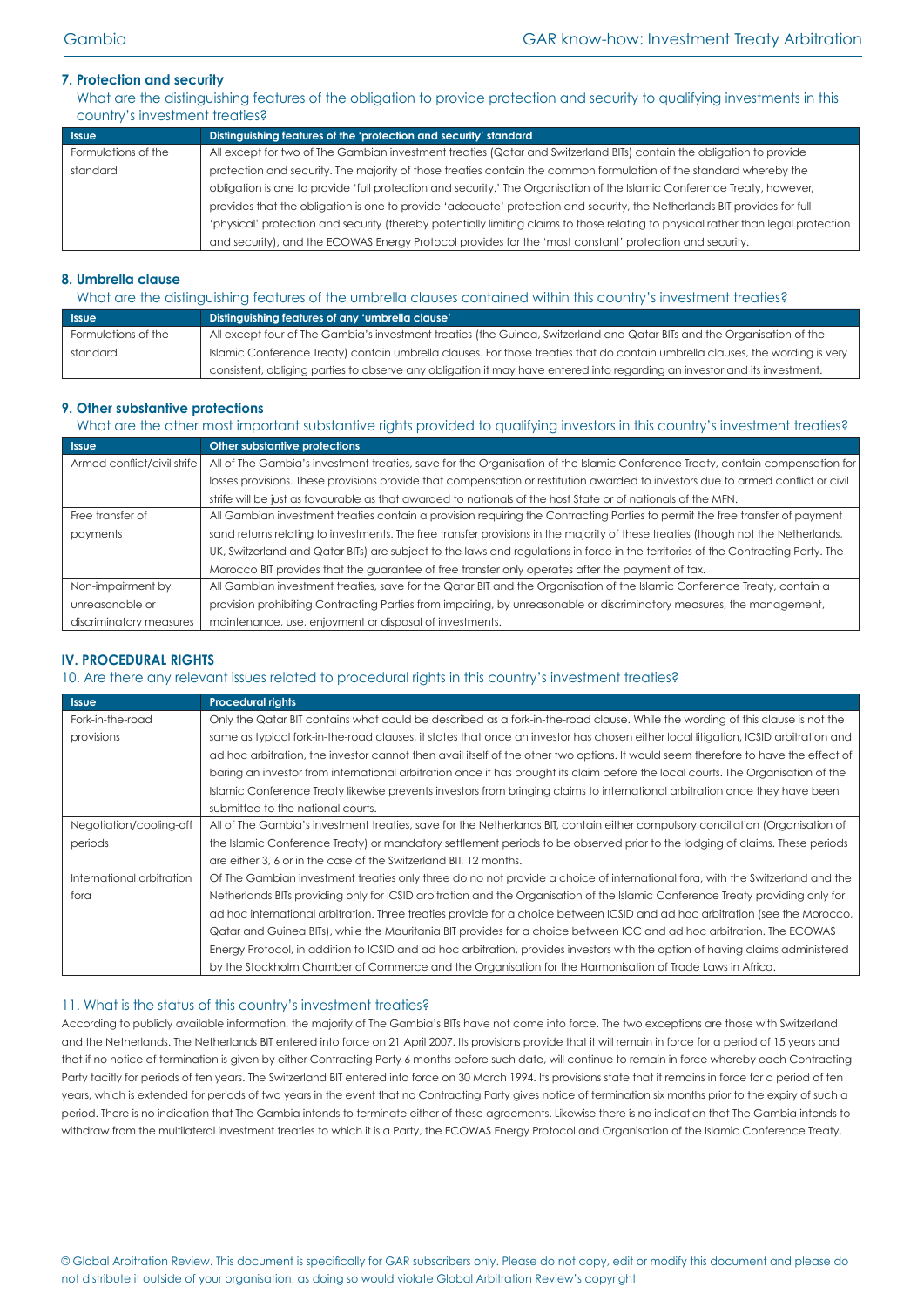## **V. PRACTICALITIES (CLAIMS)**

12. To which governmental entity should notice of a dispute against this country under an investment treaty be sent? Is there a particular person or office to whom a dispute notice against this country should be addressed?

| Government entity to    | Claim notices should be sent to the Ministry of Justice or the Office of the President. |
|-------------------------|-----------------------------------------------------------------------------------------|
| which claim notices are |                                                                                         |
| sent                    |                                                                                         |
|                         |                                                                                         |

#### 13. Which government department or departments manage investment treaty arbitrations on behalf of this country?

| Government          | The Government departments which manage investment treaty arbitrations are the Ministry of Justice and the Office of the |
|---------------------|--------------------------------------------------------------------------------------------------------------------------|
| department which    | President.                                                                                                               |
| manages investment  |                                                                                                                          |
| treaty arbitrations |                                                                                                                          |

#### 14. Are internal or external counsel used, or expected to be used, by the state in investment treaty arbitrations? If external counsel are used, does the state normally go through a formal public procurement process when hiring them?

| Internal/external | Yes, external counsel are used by the State in investment treaty arbitrations. It is not known whether the State normally goes |
|-------------------|--------------------------------------------------------------------------------------------------------------------------------|
| counsel           | through a formal public procurement process when hiring external counsel.                                                      |

## **VI. PRACTICALITIES (ENFORCEMENT)**

15. Has the country signed and ratified the Washington Convention on the Settlement of Investment Disputes between States and Nationals of Other States (1965)? Please identify any legislation implementing the Washington Convention.

| Washington Convention   The ICSID website states that the Gambia has signed and ratified the ICSID convention, though sources indicate that this issue |
|--------------------------------------------------------------------------------------------------------------------------------------------------------|
| implementing legislation is under dispute in an ongoing ICSID arbitration.                                                                             |

#### 16. Has the country signed and ratified the United Nations Convention on the Recognition and Enforcement of Foreign Arbitral Awards (1958) (the New York Convention)? Please identify any legislation implementing the New York Convention.

| New York Convention | No, The Gambia has not signed and ratified the New York Convention. However, the New York Convention is scheduled to                                     |  |  |  |
|---------------------|----------------------------------------------------------------------------------------------------------------------------------------------------------|--|--|--|
|                     | implementing legislation   The Gambian Alternative Dispute Resolution Act (2005), and pursuant to Article 56 of that Act, the provisions of the New York |  |  |  |
|                     | Convention apply to the recognition and enforcement of foreign arbitral awards in The Gambia.                                                            |  |  |  |

#### 17. Does the country have legislation governing non-ICSID investment arbitrations seated within its territory?

|                        | Legislation governing   There is no legislation specifically governing investment arbitrations seated within the Gambia. All arbitrations seated within the |
|------------------------|-------------------------------------------------------------------------------------------------------------------------------------------------------------|
| non-ICSID arbitrations | Gambia are governed by the Gambian Alternative Dispute Resolution Act (2005).                                                                               |

#### 18. Does the state have a history of voluntary compliance with adverse investment treaty awards; or have additional proceedings been necessary to enforce these against the state?

| Compliance with | There is only one investment treaty arbitration in which The Gambia was a respondent that has concluded, Alimenta S.A. v. |  |  |  |
|-----------------|---------------------------------------------------------------------------------------------------------------------------|--|--|--|
| adverse awards  | Republic of The Gambia (ICSID Case No. ARB/99/5). This matter settled. Therefore The Gambia has to date not been called   |  |  |  |
|                 | upon to comply with any adverse award against it.                                                                         |  |  |  |

#### 19. Describe the national government's attitude towards investment treaty arbitration.

| Attitude of government | The Gambia has a cooperative attitude towards investment treaty arbitration. In a number of concluded arbitrations to which |
|------------------------|-----------------------------------------------------------------------------------------------------------------------------|
| towards investment     | it was a party, such as Alimenta S.A. v The Gambia, African Petroleum Gambia Limited (Block A1) v Republic of The Gambia    |
| treaty arbitration     | and African Petroleum Gambia Limited (Block A4) v Republic of The Gambia, settlements were reached.                         |

## 20. To what extent have local courts been supportive and respectful of investment treaty arbitration, including the enforcement of awards?

| Attitude of local courts | This question is not strictly applicable as the local courts have not been called upon to enforce an investment treaty arbitration |
|--------------------------|------------------------------------------------------------------------------------------------------------------------------------|
| towards investment       | award. However, The Gambian judiciary is seen generally to be supportive of parties seeking to enforce international arbitral      |
| treaty arbitration       | awards, including those against the Government. In the case of Luis Diaz de Losada Construction Company Limited v. The             |
|                          | Gambian Government, The Gambian Supreme Court ordered the enforcement of an ICC award against the Government.                      |